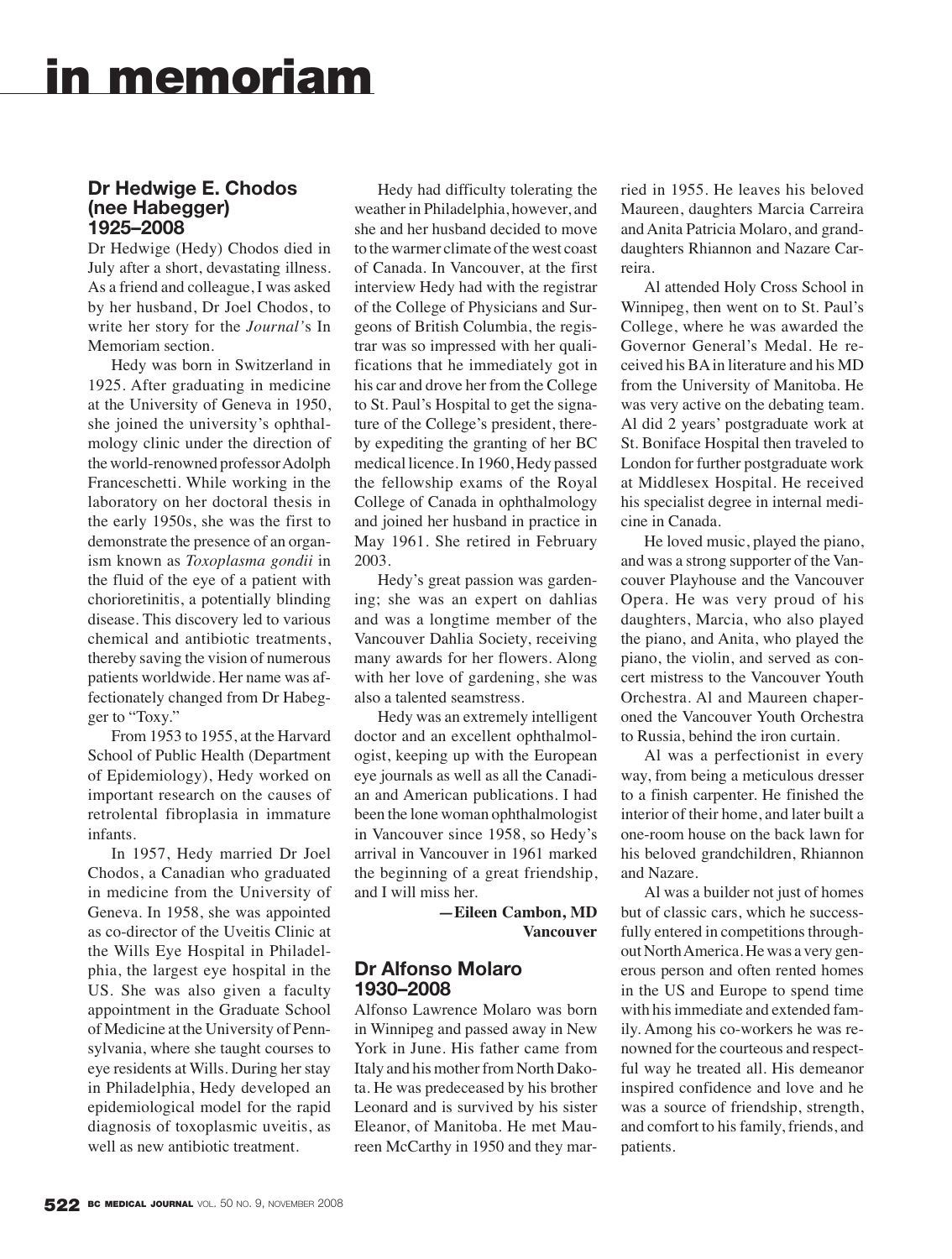# **in memoriam**

In his profession he was a consummate physician who kept current by attending annual medical meetings in Rochester and New York. In Vancouver he practised with Dr Cecil Robinson and Dr George Walsh. He was on the staff at Shaughnessy Hospital, Vancouver General Hospital, Mount Saint Joseph and St. Vincent's Hospital, and was an assistant professor at the University of British Columbia. Al retired briefly but soon returned to part-time practice to a Downtown Eastside clinic.

He and Maureen returned to his beloved New York for a vacation. Hours after seeing a production of *Country Girl* and enjoying a superb meal, he became ill, was rushed to St. Vincent's Hospital, New York, where he passed away.

Al loved work, loved life, and all that it provided. He left his mark on each of us.

In the words of St. Francis of Assisi, "It is in the giving that we receive and in the dying that we are born to eternal life."

#### **—Lawrence Matrick, MD Vancouver**

#### **Dr Colin Leslie Smailes 1935–2008**

Colin Smailes was born in Yorkshire, England, and became a fourthgeneration physician of the Smailes family. Educated at the Leys School and Emmanuel College, Cambridge, he later qualified from the Royal London Hospital.

Colin arrived in Vancouver in 1960 and the following year set up his practice in Surrey, with staff privileges at Surrey Memorial Hospital. He quickly established his practice providing surgical, obstetric, and emergency room care to young families. His quiet, calm demeanor made him popular, especially with children. A busy practice did not prevent him from involving himself in hospital administration, leading to his appointment in the late 1960s as chief of staff. He chaired the hospital's first medical audit committee, which led to his interest in and commitment to doctors' accountability for not only the care they provided, but also for the cost of that care. Later his colleagues showed their confidence in him by electing him to the BCMA Board of Directors, representing District 6. It was the time of the introduction of medicare in the late 1960s, and politically sensitive. When Premier W.A.C. Bennett published the incomes of individual doctors and then moved to prorate the payments to the highincome earners, there was a political explosion and Colin Smailes was at the centre of it.

In 1968 Euan Horniman started the reform group, a small group of Lower Mainland doctors who felt that any agreement between the BCMA and the provincial government must be ratified by the membership by mail ballot. Out of this determination the BCMA politically became a two-party organization, establishment and re form, as it addressed the changes that

government proposed regarding the provision of health care to British Columbians and the payments to doctors for the services they provided. Initially the reform message was sent across the province by the aggressive, hard-hitting District 6 newsletter edited by Horniman and Smailes. With the establishment of reform dominance in the BCMA, Colin Smailes left the political arena to promote the issue of physician accountability through local medical audit committees and conjoint MSP–BCMA Patterns of Practice review. Subsequently the College initiated audit of aberrant practice patterns in cooperation with the Medical Services Plan. Colin Smailes was the pioneer in doctors accounting for the care they provided to British Columbians.

In the evening of his career, Colin joined Dr Ching Lau in developing Surrey's day-care programs for the elderly, and together they set up and ran the transitional care unit, providing 1 month's active post-op care and *Continued on page 524*

# **Recently deceased physicians**

The following physicians have died recently; please consider submitting an in memoriam to the *BCMJ* if you knew the deceased well.

Andrews, Dr Leslie Gerald Arato, Dr Judith Bermann, Dr Gerald Norman Boorman, Dr Samuel Thomas Chan, Dr Edward Coburn, Dr Harris Christie Collins, Dr Donald Ralph Cumming, Dr Alexander Robert Smith Foster, Dr William Grewal, Dr Joginder Singh Hall, Dr Arnold Anton Halley, Dr Janet Grant Heatcoat, Dr Roy Edgar Joseph Hildebrand, Dr Henry Daniel Jurcic, Dr Predrag Juraj LeBlanc, Dr Marianne Louise

Lee, Dr Herbert Nai Kwong McLean, Dr Patrick Michael Munro, Dr James Grant Olson, Dr Clifford John Osborne, Dr James Claude Perry, Dr Albert William Purser, Dr Margaret Joy Reynolds, Dr Peter John Ross, Dr John Edward Schmok, Dr Arthur Christian Stansfield, Dr Hugh Tanaka, Dr Shuzo Tucker, Dr Desmond Keith Wynn-Williams, Dr Robert Neil Yong, Dr Gabriel Y.S. Zaleski, Dr Witold Andrew